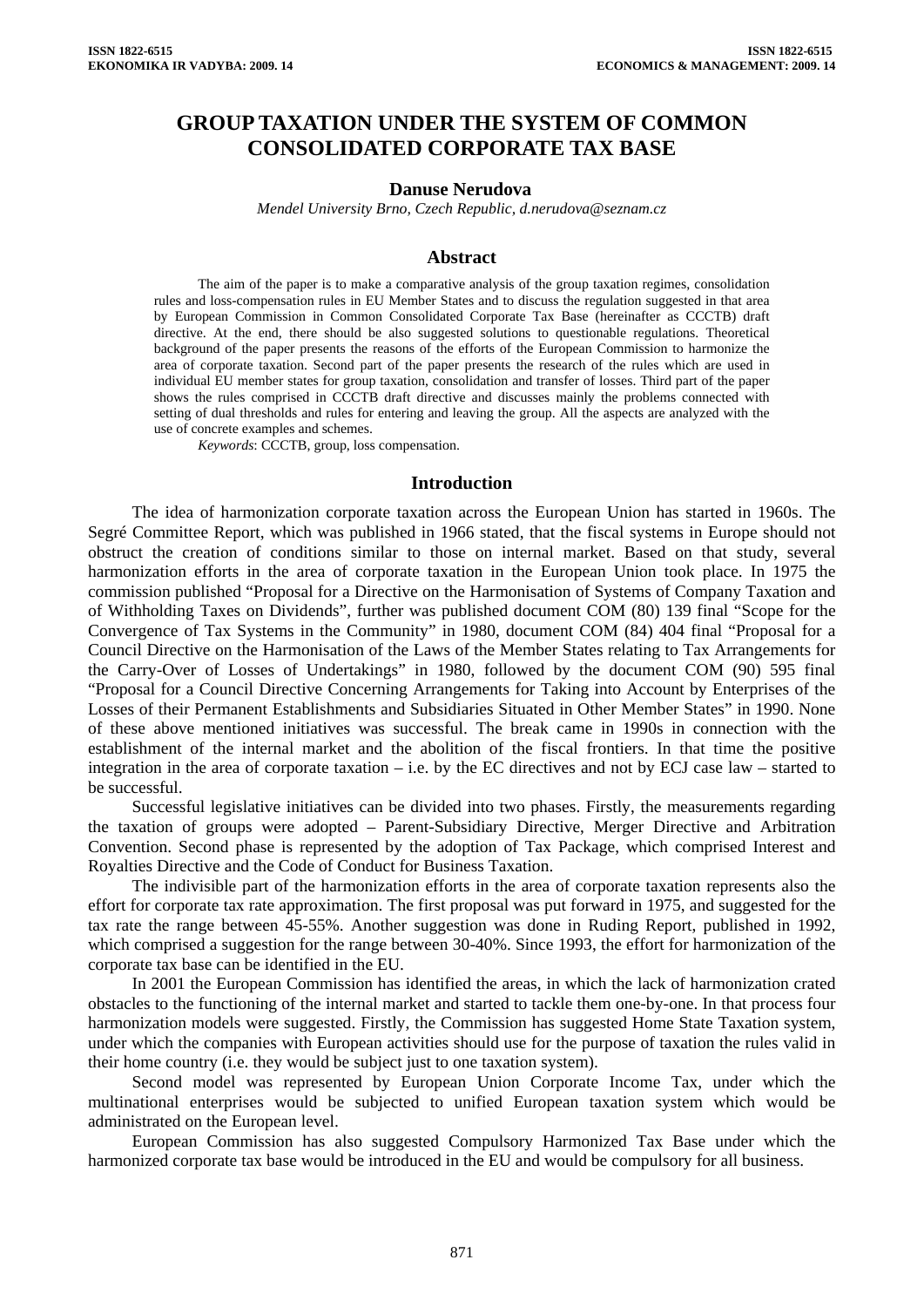The last suggested model was CCCTB which would introduce common consolidated tax base with national tax rate.

In respect to the present situation in the area of direct taxation and mainly to the great unwillingness of the EU member states to any kind of harmonization, European Commission has excluded the model of European Union Corporate Income Tax and Compulsory Harmonized Tax Base; for their introduction would not be possible form the political reasons. The European Union Corporate Income Tax would be perceived by EU member states as the infringement of their national sovereignty and Common Compulsory Harmonized Tax Base would not be possible to introduce due to the reason of obligation.

Therefore the attention of the European Commission has been aimed just on two projects – Commission decided to practice so called "twin-track strategy". Home State Taxation has been selected as the short-term aim. It is focused on SMEs. That model should started as the pilot project in 2007. At present, all work on that project is stopped, for the European Commission has not been successful in negotiations about the practical start of the project.

From the reasons mentioned above, the European Commission aims its efforts on the CCCTB project, which was chosen as the long-term aim. The creation of CCCTB model should bring the rules for common consolidated tax base of the companies with European activities. The introduction of that model should bring number of advantages to the corporations.

The objective of the paper is to make a comparative analysis of the group taxation regimes, consolidation rules and loss-compensation rules in EU Member States and to discuss the regulation suggested in that area by European Commission in Common Consolidated Corporate Tax Base (hereinafter as CCCTB) draft directive. At the end, there should be also suggested solutions to questionable regulations.

The paper uses standard methods of scientific work. Firstly, the method of description is used, to describe the present situation in the area of profit consolidation in the EU member states. Then, the comparative analysis is used to discuss the differences in individual EU member states and also the possible implication for the rules under CCCTB system. At the end the method of synthesis, deduction and induction is used, when presenting the consolidation rules under CCCTB and drawing the attention to the problematic provisions of the draft, their consequences and impacts on companies during consolidation itself. Possible solutions are suggested at the end as well.

The paper is result of the research plan solving of the Faculty of Economics and Business of MUAF Brno, no. 6215648904 "Czech Economy in the Integration and Globalization Process and the Development of the Agrarian Sector and Sector of Services under the Conditions of the European Integrated Market".

# **Situation in EU member states**

Concept of the group for the tax purposes significantly differs from the IAS/IFRS. They cover the consolidation of financial statements, but do not comprise any provision on group taxation. Generally, based on IAS 27, the companies are going to consolidate in case those are controlled by the parent (i.e. the parent owns the majority of voting rights either directly or indirectly).

Most of the EU Member states enable to compute the tax liability on the consolidated basis. However, there are seven Member States, where the taxation regime for the groups is not available, as shows the following table. This was also proved by (Gammie, 2005).

| <b>Group taxation</b> | Austria, Cyprus, Denmark, Finland, France, Germany, Ireland, Latvia, Luxembourg, |
|-----------------------|----------------------------------------------------------------------------------|
| scheme available      | Malta, Netherlands, Poland, Portugal, Slovenia, Spain, Sweden, United Kingdom    |
| <b>Group taxation</b> | Belgium, Czech Republic, Estonia, Greece, Hungary, Lithuania, Slovak Republic    |
| scheme not available  |                                                                                  |

| Table 1. Availability of group taxation scheme |  |  |  |
|------------------------------------------------|--|--|--|
|------------------------------------------------|--|--|--|

*Source: Amos, J. (2007). Global Corporate Tax Handbook 2007, Amsterdam: IBFD, European Tax Database and own research.*

The characteristic which qualifies the group for consolidated taxation is the amount of voting rights. The threshold varies in the Member States between 50% and 100%. The situation describes the following table.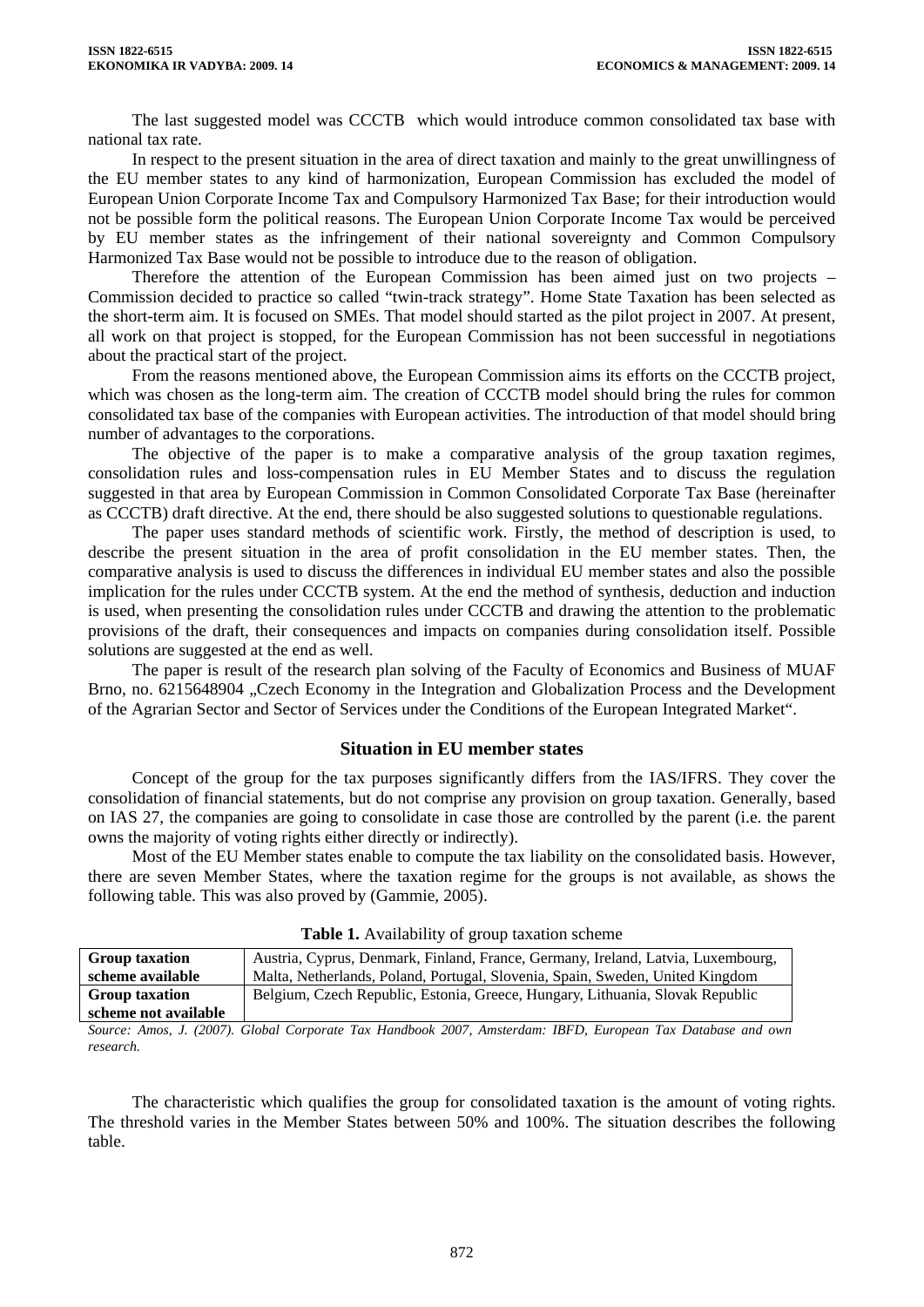| <b>Threshold</b> | <b>Country</b>                                  |
|------------------|-------------------------------------------------|
| More than $50\%$ | Austria, Denmark, France, Germany, Italy, Malta |
| More than 75%    | Cyprus, Ireland, Spain, United Kingdom          |
| More than 90%    | Finland, Latvia, Portugal, Sweden               |
| More than 95%    | France, Luxembourg, Netherlands, Poland         |
| 100%             | Slovenia                                        |

*Source: Amos, J. (2007). Global Corporate Tax Handbook 2007, Amsterdam: IBFD, European Tax Database and own research*

Majority of the Member States allows the shareholding to be direct or indirect. Only three states – Latvia, Poland and Slovenia do not allow the shareholding to be indirect.

To avoid the speculations and arbitrations connected with the possibility of either group tax base or single tax base, some Member States declare, that group taxation regime is binding for a minimum period of time. Nearly half of the Member States do not regulate the minimum period of group taxation at all. The situation is shown on the following table.

| <b>Table 3.</b> Minimum periods of group taxation                                                                    |                                                                                               |  |
|----------------------------------------------------------------------------------------------------------------------|-----------------------------------------------------------------------------------------------|--|
| <b>Period</b>                                                                                                        | Country                                                                                       |  |
| 3 years                                                                                                              | Austria, Italy, Poland                                                                        |  |
| 5 years                                                                                                              | France, Germany, Italy, Luxembourg, Portugal                                                  |  |
| 10 years                                                                                                             | Denmark                                                                                       |  |
| <b>None</b>                                                                                                          | Cyprus, Finland, Ireland, Latvia, Malta, Netherlands, Slovenia, Spain, Sweden, United Kingdom |  |
| Saunaer Amas, J. (2007). Clahal Camarata Tau Haudhaal, 2007, Ameterdam, IDED. European Tau Databaga and awn negearab |                                                                                               |  |

*Source: Amos, J. (2007). Global Corporate Tax Handbook 2007, Amsterdam: IBFD, European Tax Database and own research*

There can be found different consolidation techniques among the Member States. With respect to the calculation and combination of individual results of the group members, there can be identified three basic techniques.

| <b>Consolidation technique</b> | Country                                                                           |
|--------------------------------|-----------------------------------------------------------------------------------|
| <b>Full Tax Consolidation</b>  | <b>Netherlands</b>                                                                |
| Pooling of the results on to   | Austria, Denmark, France, Germany, Italy, Luxembourg, Poland, Portugal, Slovenia, |
| parent company                 | Spain                                                                             |
| Intra-group loss transfer      | Cyprus, Finland, Ireland, Latvia, Malta, Sweden, United Kingdom                   |

*Source: Amos, J. (2007). Global Corporate Tax Handbook 2007, Amsterdam: IBFD, European Tax Database and own research*

Full tax consolidation is applied only in Netherlands. Under Dutch consolidation regimes, all individual pre-tax results of the group members are aggregated. The intra-group transactions are eliminated. Then, the tax base is created by the overall net result of the group. As mentions (Mitroyanni, 2008), liability to pay taxes clerly rests with the head company of the group.

Ten Member States apply as the consolidation technique pooling system. Under that system, the individual tax results of group members are aggregated, but without the elimination of intra-group transactions. The total is then pooled (accumulated) by the parent. Accroding to (Borrat; Bassiere, 2004), liability to pay tax on behalf of the entire group is exclusively borne by the parent company.

Consolidation technique based on the intra-group loss transfer has been identified in two variants. As mentions (Enders, 2003), integration is limited to surrendering or considering losses on an entity-by-entity basis.

| Type                       | Country                                        |
|----------------------------|------------------------------------------------|
| <b>Group relief</b>        | Cyprus, Ireland, Latvia, Malta, United Kingdom |
| <b>Subvention payments</b> | Finland, Sweden                                |

**Table 5.** Intra-group loss transfer

*Source: Amos, J. (2007). Global Corporate Tax Handbook 2007, Amsterdam: IBFD, European Tax Database and own research*

Under group relief, individual members of the group can transfer their losses to a member of the group, which is profitable. Those losses can be immediately offset.

In Finland and Sweden, the transfer of loss is done through subvention payments. Those payments are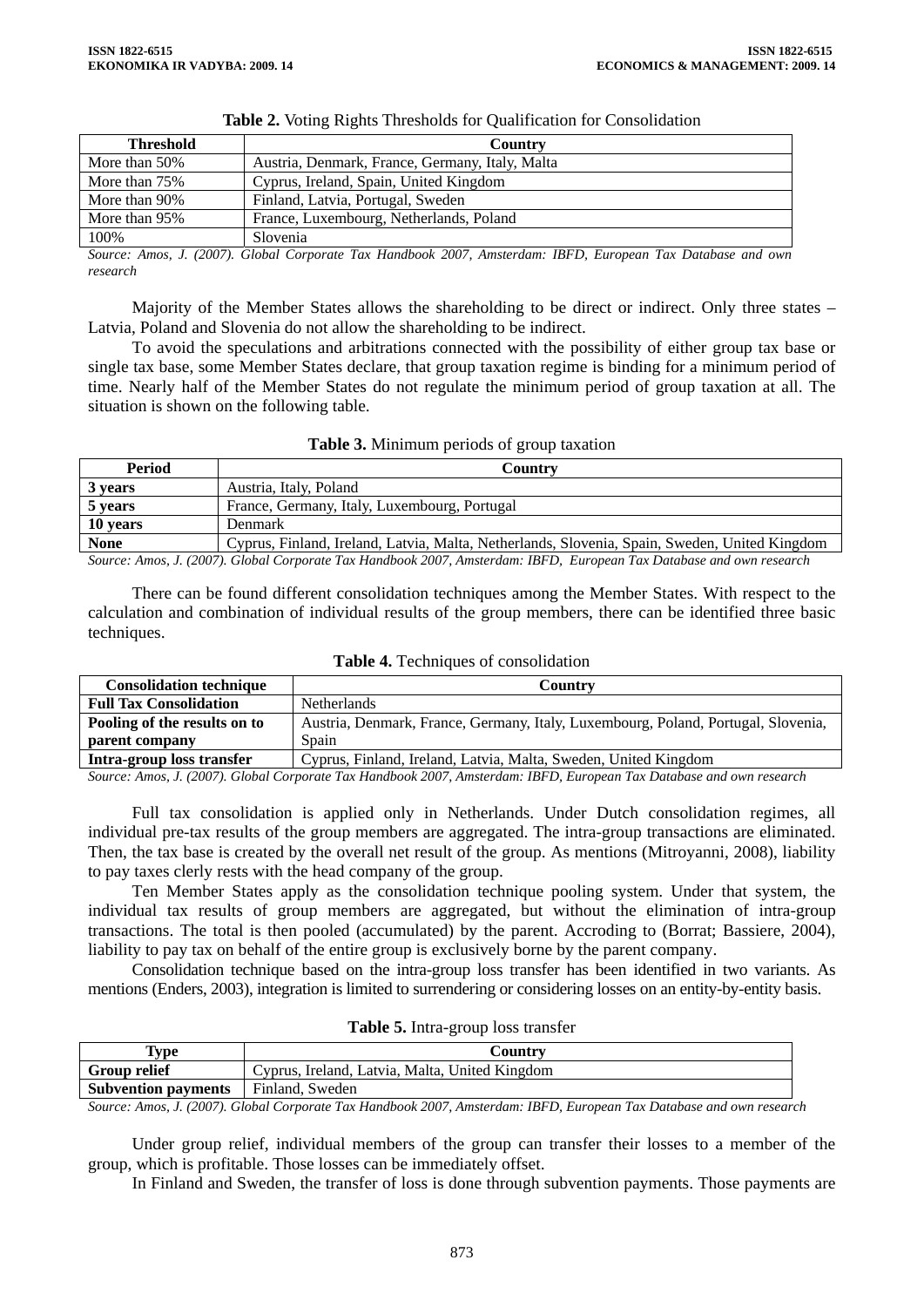taxable income for the recipient and tax deductible for the payer.

In case of the domestic loss transfer, all the above mentioned methods enable full vertical (i.e. between parent and subsidiary) and horizontal (i.e. between subsidiaries) loss compensation within the group. Vertical loss compensation within the group can be done either upward or downward.

EU Member States usually restrict the possibility of offsetting losses incurred prior to the start of the group. Some of the Member States strictly forbid offsetting those losses.

All the above mentioned possibilities of loss compensation (transfer) were considered in domestic dimension, for cross-border loss relief is available only in four Member States. The situation is described in the following table.

|                 | <b>Domestic relief of losses</b>         | <b>Cross-border relief of losses</b>                   |
|-----------------|------------------------------------------|--------------------------------------------------------|
| Within one      | Available in all 25 Member States        | Austria, Belgium, Czech Republic, Cyprus, Finland,     |
| company         |                                          | Ireland, Italy, Latvia, Lithuania, Malta, Netherlands, |
| ("permanent")   |                                          | Portugal, Slovak Republic, Slovenia, Sweden,           |
| establishment") |                                          | United Kingdom                                         |
| Within a group  | Austria, Cyprus, Denmark, Finland,       | Austria, Denmark, France, Italy                        |
| of companies    | France, Germany, Ireland, Italy, Latvia, |                                                        |
| ("parent and    | Luxembourg, Malta, Netherlands,          |                                                        |
| subsidiary")    | Poland, Portugal, Spain, Sweden,         |                                                        |
|                 | United Kingdom                           |                                                        |

|  |  | <b>Table 6.</b> Loss relief in EU member states |
|--|--|-------------------------------------------------|
|--|--|-------------------------------------------------|

*Source: Amos, J. (2007). Global Corporate Tax Handbook 2007, Amsterdam: IBFD, European Tax Database and own research* 

The Member States which enable cross-border loss relief apply different methods than in case of domestic loss relief. In domestic relief Austria, Denmark, France and Italy apply the system of pooling. It would not be possible to apply the rules for domestic loss relief on cross-border situations, for they are not able to cover the needs of the cross-border situation. The methods used for cross-border loss relief by Denmark, Italy, France and Austria are shown in following table.

| Country | Method of cross-border loss relief                    |
|---------|-------------------------------------------------------|
| Austria | Deduction/Reintegration                               |
| Denmark | System of consolidated profits – comprehensive scheme |
| France  | System of consolidated profits – comprehensive scheme |
| Italy   | System of consolidated profits – comprehensive scheme |

#### **Table 7.** Methods of cross-border relief

*Source: Amos, J. (2007). Global Corporate Tax Handbook 2007, Amsterdam: IBFD, European Tax Database and own research* 

The system of consolidated profit means, that profits and losses in a given tax year of selected or all group members are taken into account over a certain period of time at the level of the parent company. The system of consolidated profits is designed in the Member States to include all subsidiaries of the group. This is called a comprehensive scheme. The economic result of the group is taxed in the country, where the parent company is resident. That is very often connected with the compliance costs of taxation, for all incomes of the group members has to be recalculated according to the rules valid in the state, where the parent company is resident.

Austria is applying different method – deduction (reintegration). It means that losses incurred by the subsidiary situated in another EU member state, which were deducted from the result of the parent company, are subsequently recaptured when the subsidiary starts to be profitable.

# **Group taxation under CCCTB**

As suggests the European Commission in the document CCCTB/WP057 – CCCTN: Possible elemnts of a technical outline, companies acting on the Internal Market can opt for CCCTB. If the company is not EU resident, it can opt through the permanent establishment, which is resident in the EU. Unless the companies are joining an existing group they may only opt for CCCTB with the effect from the beginning of the taxable year. Once the company opts, it has to remain in the system for 5 years and after this period the option can be automatically renewed for successive periods of 3 years. The threshold for the companies to qualify as a group is determined by more than 50% of voting rights. Companies within the group must either all opt for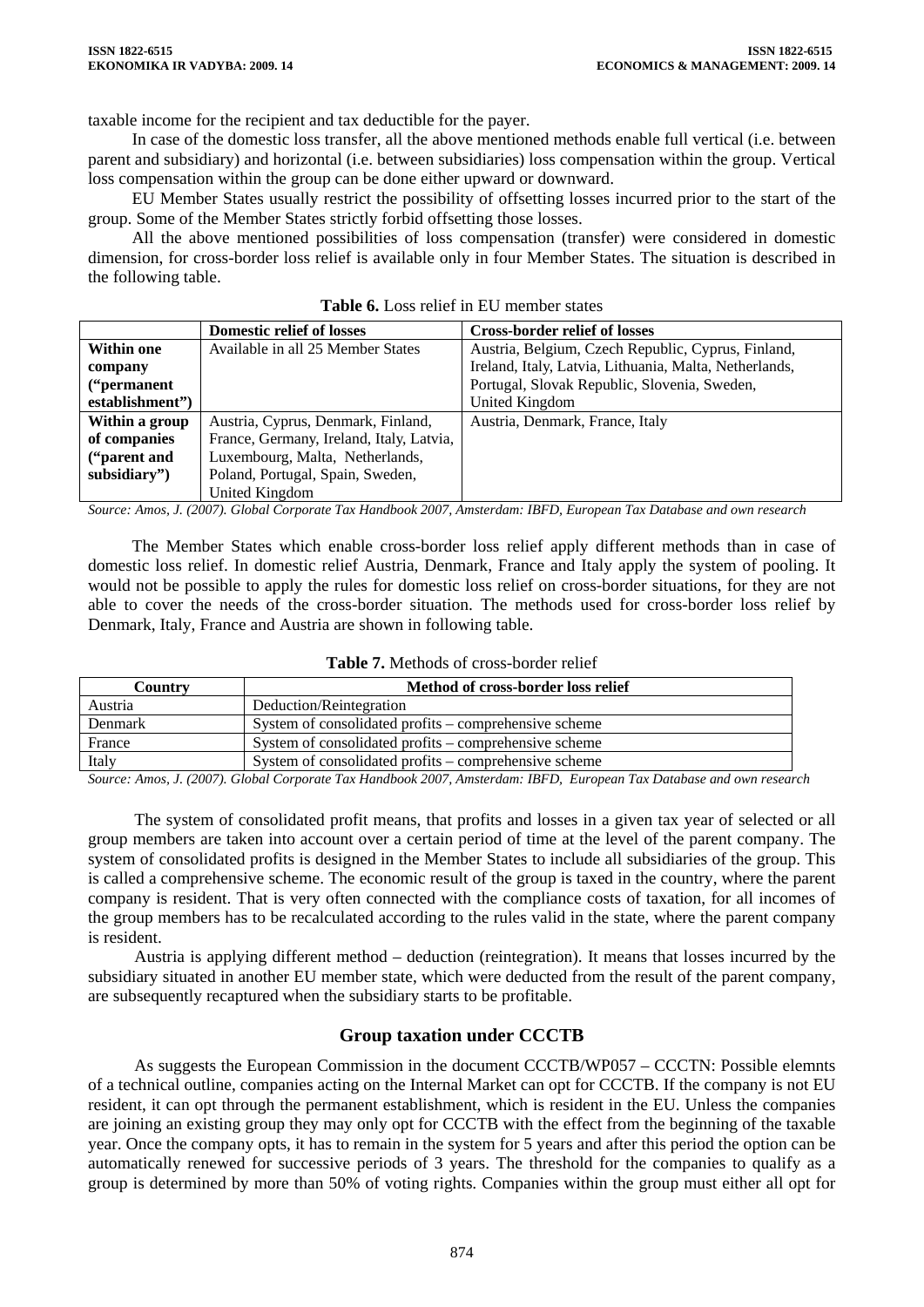the CCCTB system or all remain outside the system.

From one point of view, the period of five years may seem to be long time, for as was shown in table 4, ten EU Member States do not restrict the period for group taxation anyhow. The purpose of the regulation of the period under CCCTB system is to avoid the speculations. The existence of the two corporation tax systems (CCCTB and national tax system) opens the space for speculations and arbitrations. The company could by the purchase (or sell) of small percentage of voting rights speculate on being or not being in the system in dependence on the accounting results and the difference of tax advantages in CCCTB system and national tax system.

The threshold for companies to consolidate within the group of companies is set on 75% of voting rights in CCCTB system. Different thresholds for consolidation and for opting for the CCCTB system can also lead to several problems. Companies which are the members of CCCTB group (i.e. they exceed the 50% threshold), but do not have more than 75% of voting rights are defined as the members of the group, but are not included in consolidation and tax base allocation mechanism. So in fact, only the companies meeting the requirements of 75% threshold can benefit from the consolidation.

There is for example company A, which owns 55% of voting rights in company C and 100% voting rihts in company D. Company C is a member of the group, which has opted for CCCTB. The voting rights of A in C are 55%. It means that C can use for tax base determination CCCTB rules, but cannot consolidate, for the voting rights do not exceed the threshold of 75%. In case that C cannot consolidate, all prices of intragroup transaction have to meet arm's length standards. It means that in that situation the introduction of CCCTB system, due to the dual threshold, would not eliminate one of the main obstacles which are companies facing – transfer pricing rules and transfer pricing documentation. The company, which can fully use the advantages connected with CCCTB system and consolidation, is D. Intra-group transactions are automatically eliminated, and the company can also reach cross-border loss compensation. Due to the above mentioned fact (Lang *at al.*, 2008) adds that there would not be 27 different taxation systems, but 29 different taxation systmes in th EU.

In that connection it can be also clearly seen, that under suggested regulation, there will not be one CCCTB system, but in fact two. One CCCTB system will be used by companies, which are members of the group, but are not allowed to consolidate. Second system – CCCTB system with the possibility of consolidation – will be used by companies exceeding the threshold of 75%. That situation cannot fulfil the primary aim of CCCTB introduction, which was simplicity and efficiency.

The general assumption of the European Commission is that consolidation would be mandatory for all companies opting for CCCTB which have a qualifying subsidiary (i.e. its voting rights would have to be owned directly or indirectly as to 75% or more) or PE in another EU Member State. Consolidation would extent to the entire tax base of all taxpayers of the group – i.e. if a company owns 90% of a subsidiary, it will consolidate 100%.

As was already mentioned above, the consolidation would extent to the entire tax base of all taxpayers of the group. When a direct holding of the company will be more than 75%, it would count as 100%. This should ensure, that all subsidiaries, which are owned directly or indirectly by 75% of voting rights will be included in consolidation. Another very important rule is valid – when a direct holding is 50% or less it would be counted as zero. That rule should ensure the control of any companies in the indirect 75% ownership chain, as shows the following figure given in the draft of the directive.



**Figure 1.** Application of 50% rule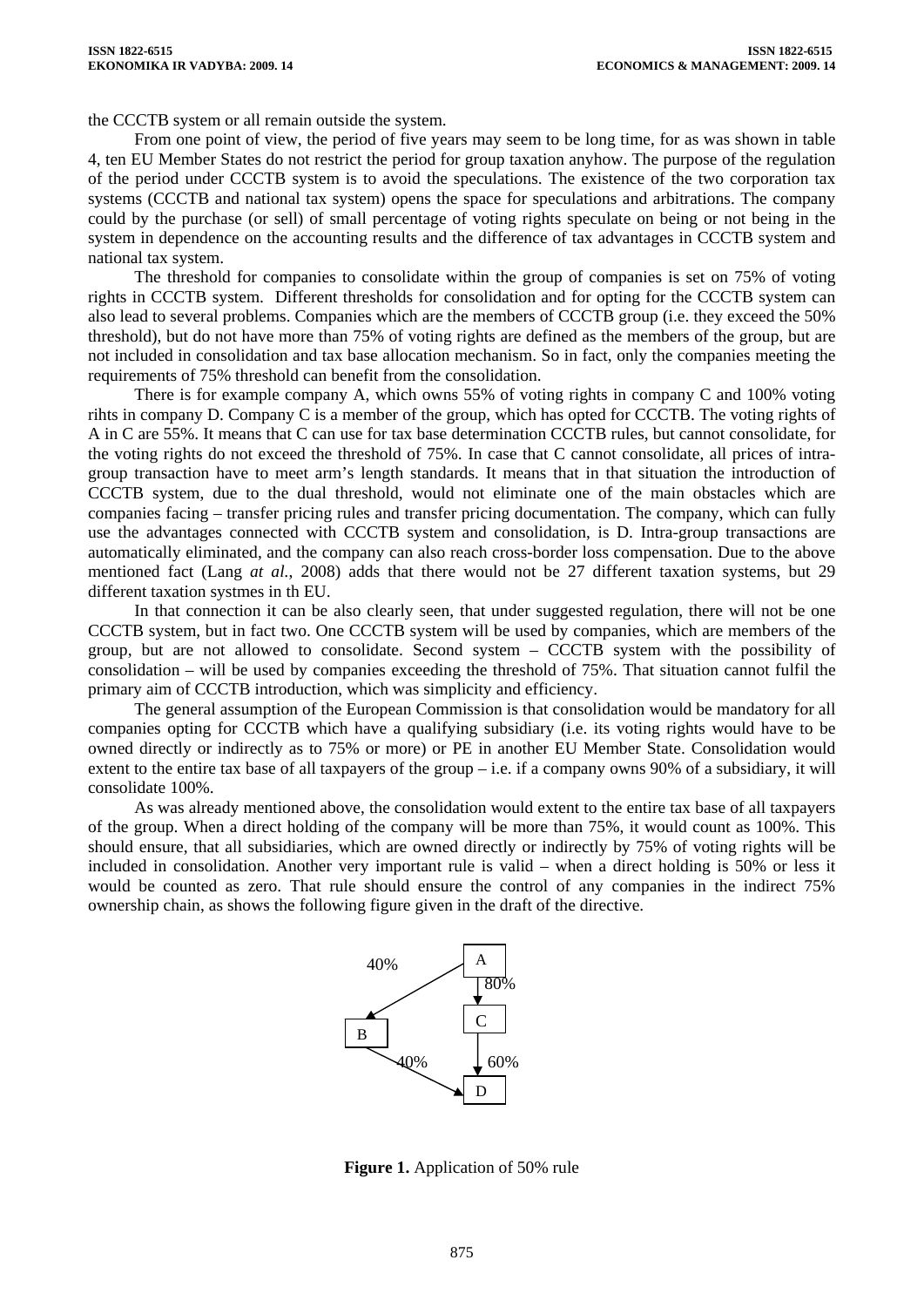Without the stipulation of 50% rule in the CCCTB draft directive, the holding A in D through C would be calculated as:

$$
100\% \times 60\% = 60\% \tag{1}
$$

Plus the holding A in D through B:

$$
40\% \times 40\% = 16\% \tag{2}
$$

If we sum up the holding of A in D then we get 76% (60% plus 16%), which is more than 75% and therefore D would be also included in the group. But, the participation of A in B is a minority participation – A cannot control D through 40% in B.

With the application of 50% rule, which comprises CCCTB draft directive, the holding A in D through C would be calculated as:

$$
100\% \times 60\% = 60\% \tag{3}
$$

Plus the holding A in D through B:

$$
0\% \times 40\% = 0\% \tag{4}
$$

If we sum up the holding of A in D then we get 60% (60% plus 0%), which is less than 75% and therefore D would not be included in the group.

This situation would change in case, that we would pose between A and B the company X, which would be owned by A by 100% of voting rights. The situation is described on the following figure.



**Figure 2.** Application of 50% rule with holding company X

In that situation the holding of A in D is calculated as follows:

$$
100\% \times 60\% = 60\% \tag{5}
$$

Plus the holding A in D through B:

$$
100\% \times 40\% \times 40\% = 16\% \tag{6}
$$

If we sum up the holding of A in D then we get 76% (60% plus 16%), which is more than 75% threshold, therefore D is the member of the group.

As was shown above, the threshold of 50% can avoid overlapping groups, but on the other side under that system the tax planning can occur.

It is suggested in the CCCTB draft directive that a taxpayer would be deemed to be 75% owned and therefore included in a consolidated group in case that 75% threshold is met at the beginning and at the end of the taxable year and the ownership never drops below 50% during the taxable year. The taxpayer would become the member of the group at the date when the threshold of 75% is reached. However, the taxpayer would not be included in a group unless the ownership conditions are met for 6 month at least.

The above mentioned rules can cause, that the company will have to divide its taxable year on more periods in dependence on the rules mentioned in CCCTB draft directive. It can be the complication for the company during the accession into the CCCTB group and can represent compliance costs for the company,